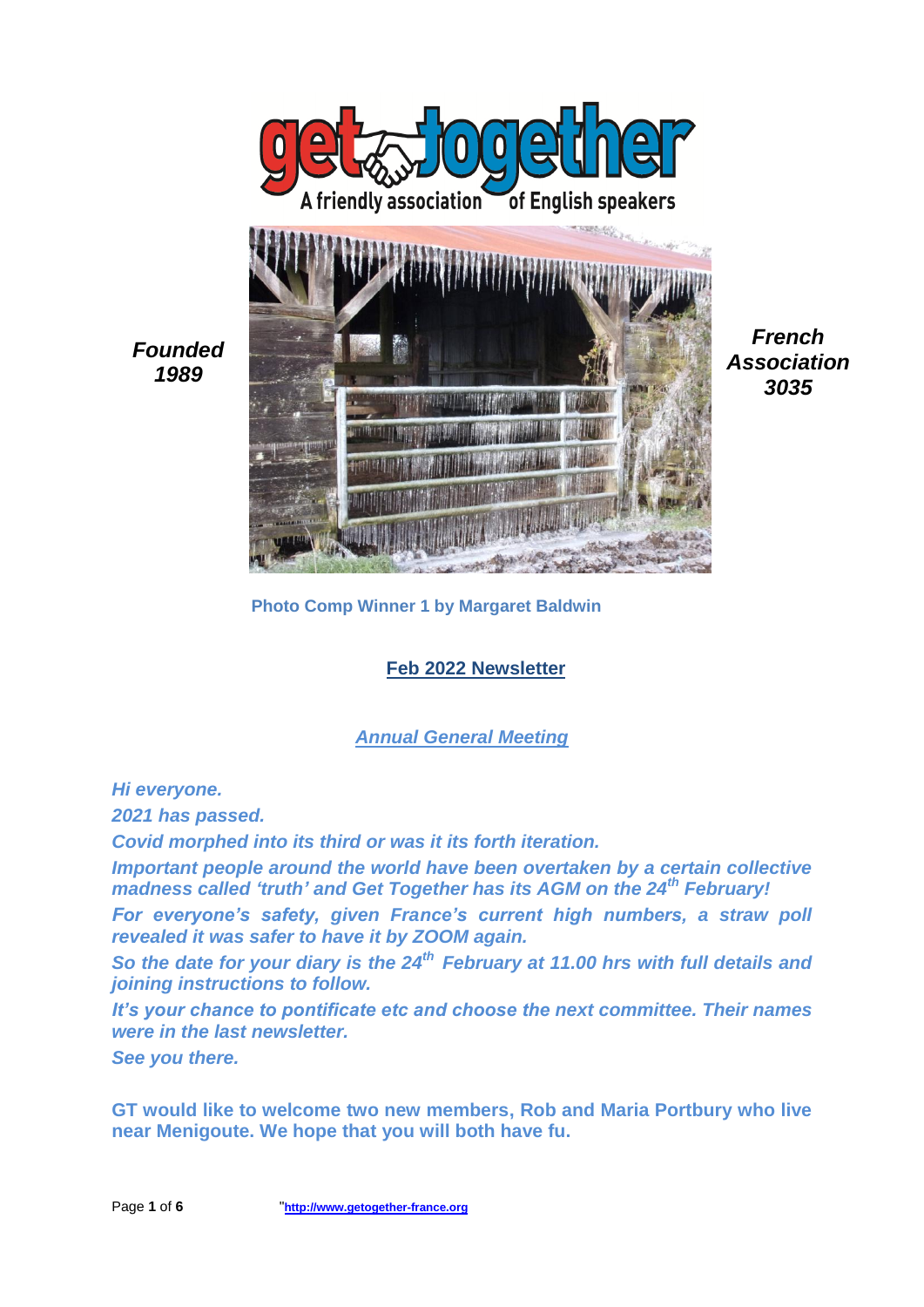## *CALENDAR OF EVENTS*

| Long Walk            | Thurs 10th Feb             | 10.00 hrs | Montjean                  |
|----------------------|----------------------------|-----------|---------------------------|
| <b>AGM</b>           | Thurs 24 Feb               | 11.00 hrs | Via Zoom                  |
| Northern Walk        | Fri $25th$ Feb 22          | 10.30 hrs | <b>St Gelais</b>          |
| Wine and Lunch       | Tues 1 <sup>st</sup> Mar   | 11.30 hrs | Cherveux                  |
| Quiz                 | Wed 9 <sup>th</sup> March  | 18.30 hrs | TBC                       |
| <b>Reading Group</b> | Mon 14 <sup>th</sup> Mar   | 11.30 hrs | La Bourse                 |
| <b>History Talk</b>  | Wed 16 <sup>th</sup> March | 15.00 hrs | Chateau<br>de<br>Cherveux |

- $\bullet$  Next Committee Meeting Wed 9<sup>th</sup> March
- Final Copy Date May Newsletter Items 24<sup>th</sup> Feb
- (**[gtnewsletter79@gmail.com](mailto:gtnewsletter79@gmail.com)**)
- for publication by  $28<sup>th</sup>$  Feb maybe a delay as NL Editor is on holiday!

### **Southern Co-ordinator role**

Following advice from the current Southern Coordinator, it has been decided by the committee, that this role will be suspended until such times when the southern membership increases sufficiently.

In the meantime the Northern Coordinator has agreed that she will assist any member who wishes to organise a walk in the south and we will endeavour to try our best to organise some centralised walks too.

There will however be a new role of Facebook Coordinator.

The Long Walks will continue as before.

## *FORTHCOMING EVENTS*

# **Long Walk – Thurs 10th Feb 2022 – 10.00 hrs –– Montjean Julia Murray**

Starting 10am at Montjean near Sauze Vaussais, parking opposite the restuarant "la Peruse" where we will be having steak and chips after our walk, vegetarian option available.

A 12km walk through the woods and along tracks over the fields, a reasonably flat walk at a good pace expected.

### **Non walkers welcome to join us for lunch**.

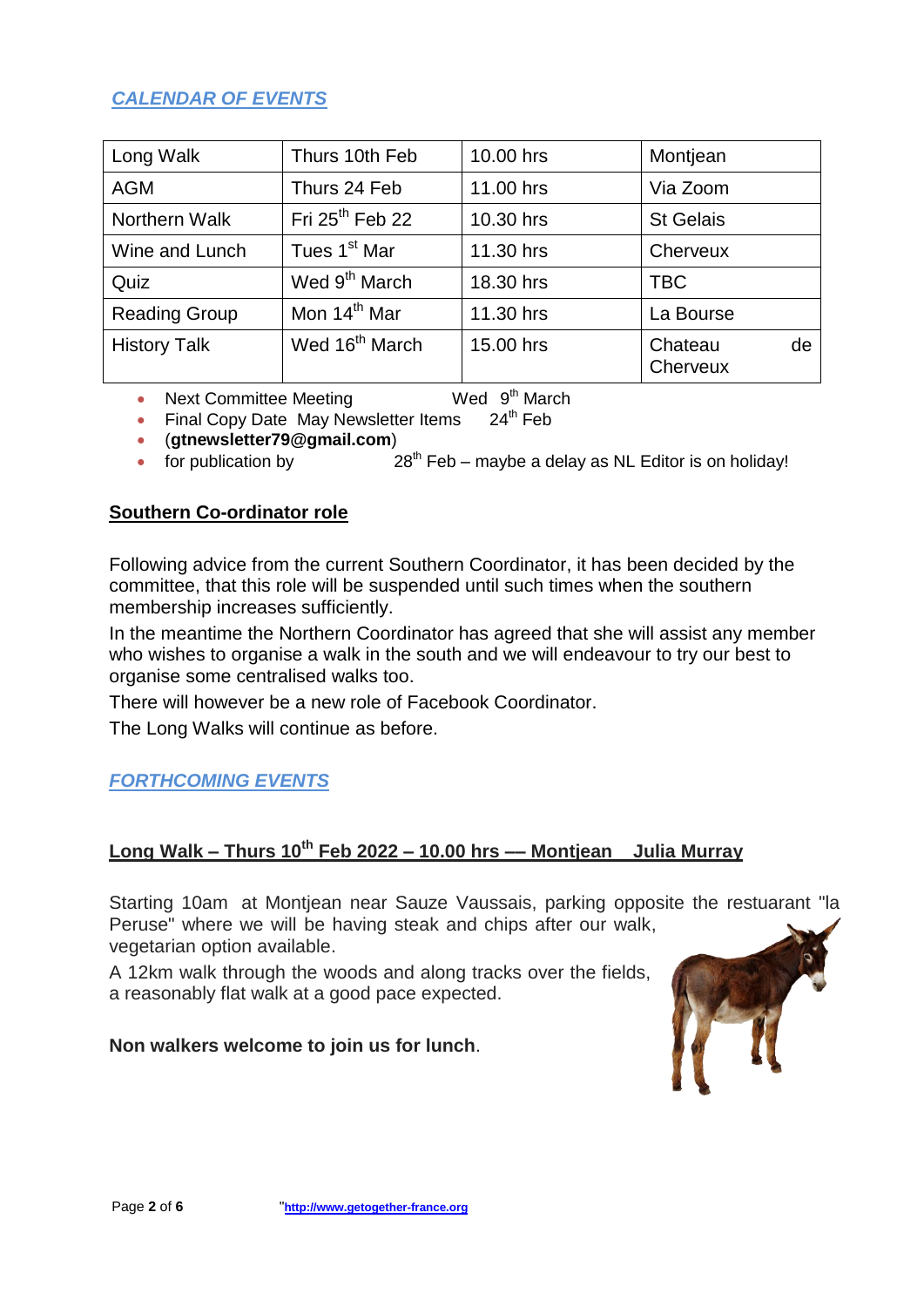## **AGM - Thurs 24th Feb – 11.00 hrs – Via Zoom – Martin Hughes**

As our President said at the beginning of the newsletter, we have opted for a ZOOM AGM given the high Covid numbers in France.

An agenda and the accounts will be sent out prior to the AGM.

We hope that as many of you as possible will participate in this important meeting.

**Full details on how to register and how to join the zoom meeting will be sent out asap.**

# **Northern Walk - Friday 25th Feb 2022 – 10.30 hrs – St Gelais – Neil Ritchie**

We will meet at 10.30am on the car park opposite the Mairie in St Gelais, on D8 near Cherveux, and eat at the very reasonably priced *Cafe des Sports* just opposite (238 rue des herpens 79410).

As ever, non walkers are welcome. Please let us know whether you want meat, fish or vegetarian food.

If you need directions or more information, please contact Lesley and Neil Ritchie.

**Lunch & Wine Group Tues 1st March 11.30 am Lesley & Neil Ritchie**

The next Lunch & Wine group will be held at Lesley & Neils home in Cherveux.



If you have never been along to one of these meetings why not come for an enjoyable convivial lunch and to taste some wines. Usually there are small portions of starters, cheeses and desserts with aperos and another couple of wines to taste.

You just need to bring along a starter, cheese or dessert, as agreed with the organiser, if possible of the theme with approx. 7 portions and around €2 to €3 pp to cover the cost of the wine.

The theme for this meeting will be **Spring in the Mediterrean**, for both the food, and wines with a description of each wine by Keith.

If you require directions to the venue please let us know when you book.

If you are interested in coming along or would like any more information, please contact Diane or Keith Mousdale

### **QUIZ - Wed 9 th March 2022 - 18.30 hrs - TBC – Michele Hansford**

Sadly, the chef and manager Leonard of *le Bistrot des Amis* in Fomperron passed away suddenly a couple of weeks ago.

We are currently awaiting a response from a different venue in Nanteuil and will send out details once everything has been confirmed. We are still hoping that the date will remain the  $9<sup>th</sup>$ . Be assured we will keep you posted.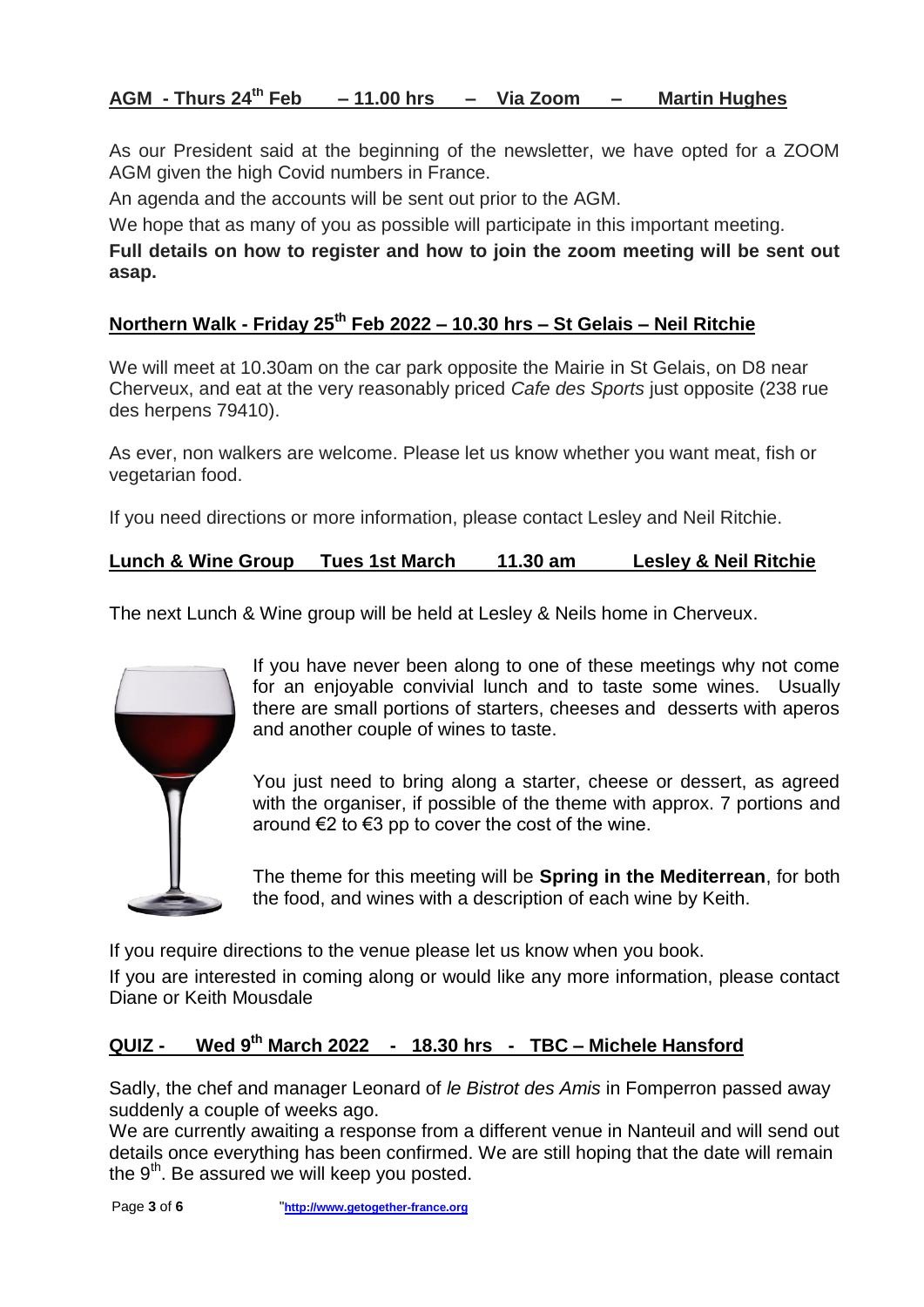## **Reading Circle - Mon 14th March 2022 - 11:30 hrs - Chez Hansford - Lesley Ritchie**

Our next meeting will be hosted by Michele and Eric Hansford at La Bourse near L'Absie. We will be discussing *Girl, Woman Other* by Bernadine Evaristo, the 2019 Booker Prize winner, followed by a bring and share lunch.

If you are interested in joining us, please contact Lesley Ritchie.

Car sharing may be possible.

## **History Talk - Wed 16th March 15.00 hrs Chateau Cherveux Martin Hughes**

Here are details of our 2<sup>nd</sup> History talk to take place at Le Chateau de Cherveux.

### **Title:** *The Birth of French Aviation*

This talk will trace the development of aviation from a French perspective. It will start with the Montgolfier brothers and end between the wars, touching on some of the successes and failures of this pioneering age.

Tea, Coffee, cakes and biscuits will be included in the price of 5 euros per person.

To book your place for this very interesting talk by Eric Hansford, please email gthistoire@gmail.com

### *Event Reports*

## **Long Walk - Wed 5th January Puits d'Enfer - Julia Murray**





I think this is the most picturesque walk we have done so far. The Puits d'enfer is a hidden gem near St Maixent L'ecole, a beautiful river that flows throughs the ravine.

We started our walk from "the Greens" residence along grassy and calcaire lanes passing some lovely horses and a little donkey.

We had great panoramic views

across St Maixent . The only historic building we passed was a cabanne de vigne, this is where the trail started heading downwards. This part of the route is not for the faint hearted, about 30 rickety steps down into the ravine where the river



flows. This river varies from dry to flooding, today it was just passable as we made our along the river bank to a picnic

Page **4** of **6** "**http://www.getogether-france.org**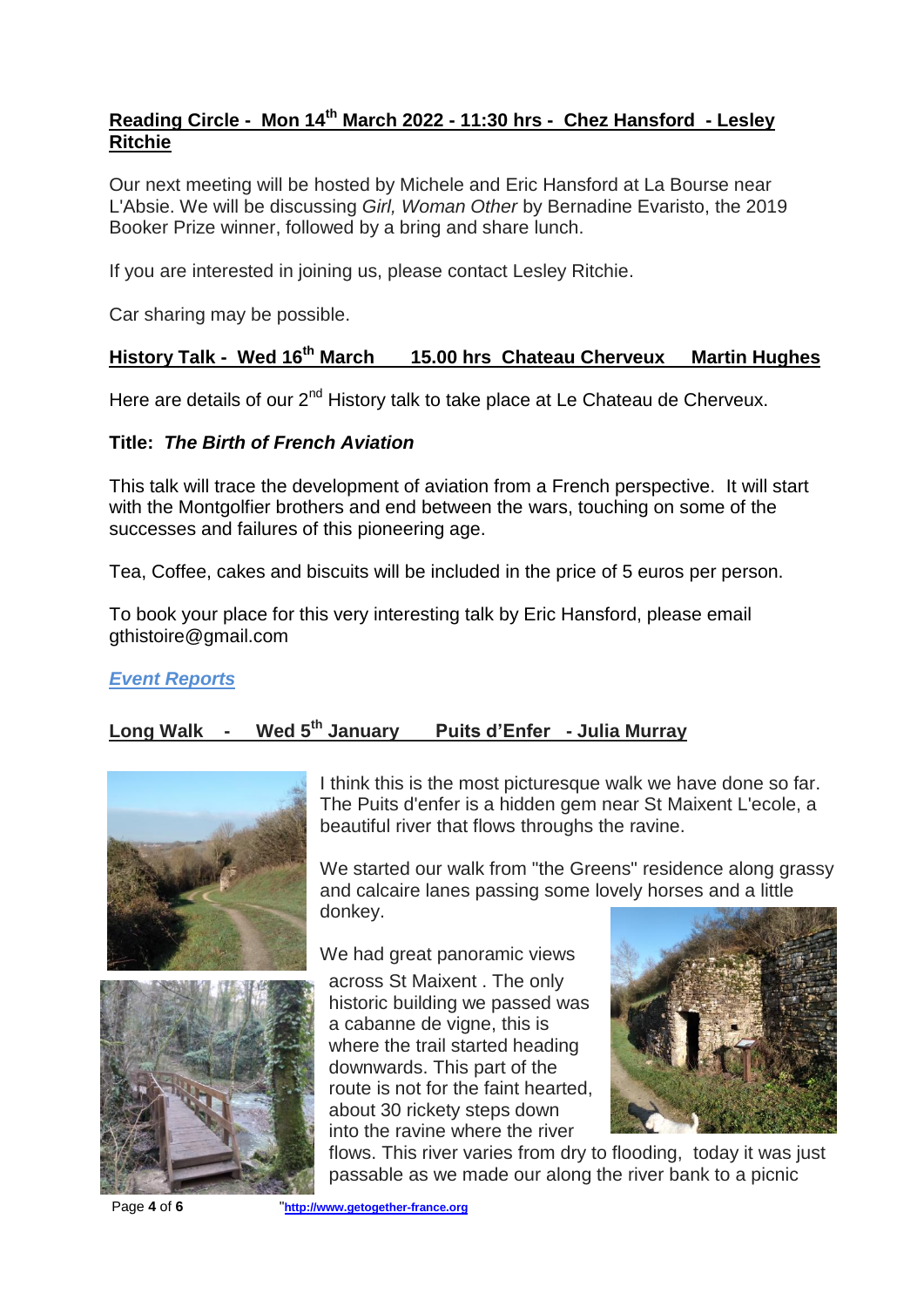area with a barn for shelter. From here we headed up a steep muddy path back to the top where there's a "arbre remarquable" which is more than 250 years old and then home along easy grassy lanes.

Lunch was at Le p'tite torque, in Nanteuil our 3rd time and excellent again for just 14€.

## **Photographs taken by Peter Murray Photo Group Report Monday 11th Jan Via Zoom Steve Marshall**

The Photo Group met on Monday 11 January on Zoom. Roger discussed some examples of wide angle shots demonstrating the distortions that can happen with this type of photography.

Steve looked at examples of photographs taken into the light, examining some of the problems that can arise and how they might be addressed. He also looked at some of the ways backlighting can enhance photographs with different effects.

We looked at the submissions from members on the subject of 'Christmas'. The chosen winner was Steve's 'Natural Christmas Decoration'. Runner-up was Carol's

'Tree Tunnel'. Joint third were: Vinny's 'Breakwater'; and Howard's 'Bird'.

# **Southern Walk Report 12th January - Suaze- Vaussais Maureen Buckley**

On a bracing January morning 7 intrepid, well wrapped up walkers and 2 dogs gathered at the home of Peter and Julia near Sauzé-Vaussais, ready to venture out into the surrounding countryside.



It was a walk of two halves. We set off up a gentle slope through the nearby woods, then along country roads and tracks followed by more pretty woodland, alive with busy woodcutters. After about four and a half kilometres we arrived back at our starting point, where two of our number left us. It was still only about 1º but the sun gradually emerged from the mist as we continued in a different direction which led past the water tower, then turned left down to the river Peruse where we admired the new wooden bridge and weir. Leaving behind the sound of rushing water, we headed up a slightly less gentle hill to tracks and lanes leading back to Julia and Peter's, where good use was

made of the facilities.

We rounded off the morning with a lovely lunch at Le Sons in Mairé-Levescault, where we were joined by two more members who had just been released from their need to quarantine on their return to France.

Many thanks to Peter and Julia for a delightful walk and meal.

Hope a few more people can join us on the next walk, though at the moment nobody has volunteered to organise one.

Photograph taken by Peter Murray